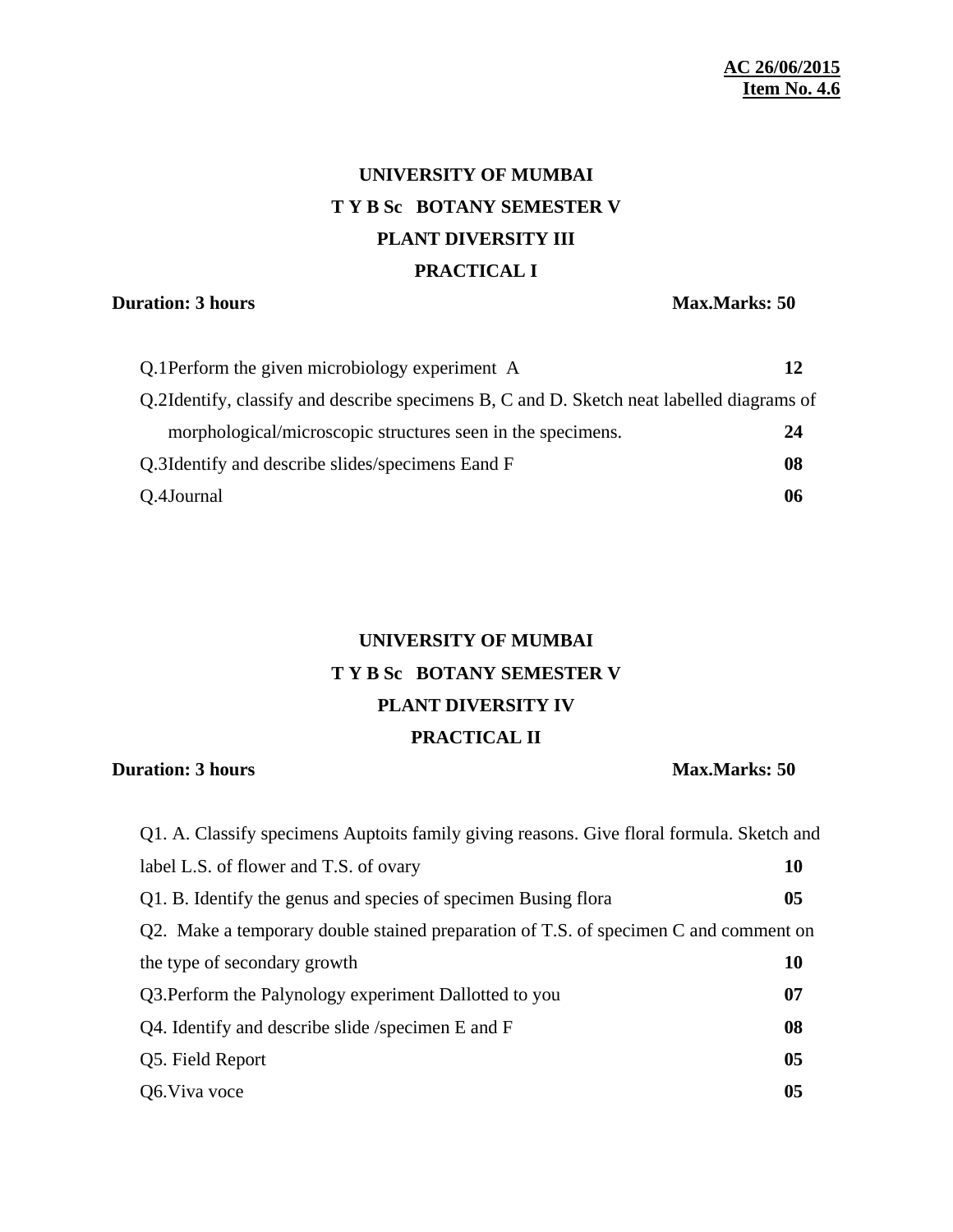# **UNIVERSITY OF MUMBAI T Y B Sc BOTANY SEMESTER V FORM AND FUNCTION III PRACTICAL III**

### **Duration: 3 hours Max.Marks: 50**

| Q.1 Make a smear preparation of material Aand show the slide to the examiner. Comment on         |    |
|--------------------------------------------------------------------------------------------------|----|
| your observations / Expose the giant chromosomes from the salivary glands of                     |    |
| Chironomouslarva.                                                                                | 12 |
| Q.2Perform the experiment Ballotted to you (Physiology)                                          | 10 |
| Q.3 Perform the experiment Callotted to you (Ecology)                                            | 10 |
| Q.4 From the given data/material D determine test of significance using students <i>t</i> -test/ |    |
| Regression Analysis/ ANOVA                                                                       | 12 |
| Q.5Journal                                                                                       | 06 |

## **UNIVERSITY OF MUMBAI T Y B Sc BOTANY SEMESTER V CURRENT TRENDS IN PLANT SCIENCE II PRACTICAL IV**

### **Duration: 3 hours Max.Marks: 50**

Q.1Describe macroscopic/microscopiccharacters with the help of neat and labelled sketches of specimens A and B. Perform the chemical tests to identify theactive constituents.

|                                                               | 16 |
|---------------------------------------------------------------|----|
| Q.2Perform the experiment C allotted to you (Seed             |    |
| sterilization/Callusinduction/Encapsulation of axillary buds) |    |
| 10                                                            |    |
| Q.3 Perform experiment D allotted to you                      | 10 |
| Q.4 Identify and explain the specimens/photographs E and F    | 08 |
| Q.5 Viva voce                                                 | 06 |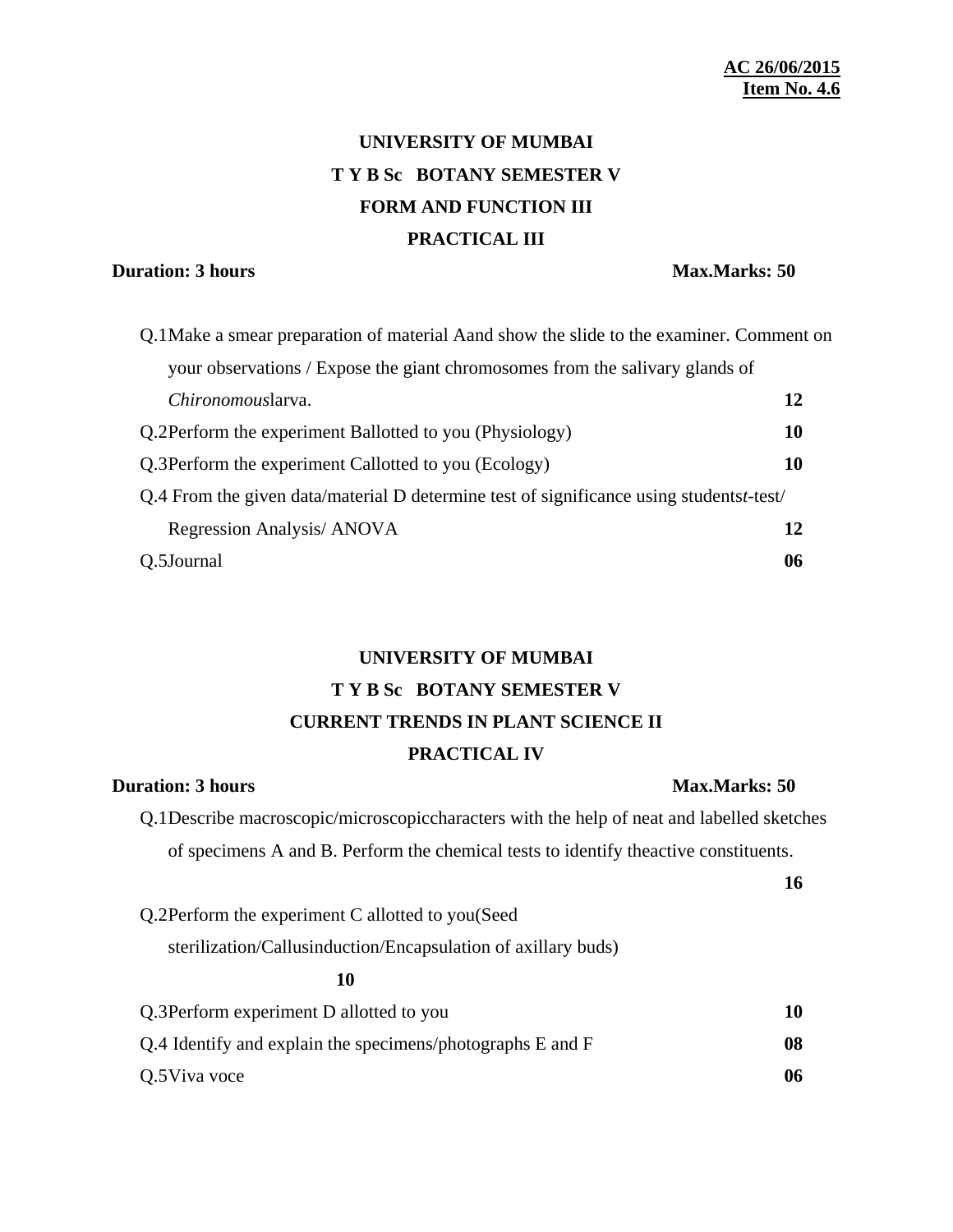# **UNIVERSITY OF MUMBAI T Y B Sc BOTANY SEMESTER VI PLANT DIVERSITY III PRACTICAL I**

## **Duration: 3 hours Max. Marks: 50**

| Q.1 Identify, classify and describe specimens A and B. Sketch neat labelled diagrams of |    |
|-----------------------------------------------------------------------------------------|----|
| morphological/microscopic structures seen in thespecimens.                              | 16 |
| Q.2 Perform growth curve of E. coli / Isolate plasmid DNA and separate using AGE        | 10 |
| Q.3 Perform DNA barcoding of plant material using given data                            | 09 |
| Q.4 Identify and describe slides/specimens C, D and E                                   | 09 |
| Q.5 Journal                                                                             | 06 |

## **UNIVERSITY OF MUMBAI T Y B Sc BOTANY SEMESTER VI PLANT DIVERSITY IV PRACTICAL II**

### **Duration: 3 hours Max. Marks: 50**

| Q.1 Identify, classify and describe specimen A. Sketch neat labelled diagrams of        |    |
|-----------------------------------------------------------------------------------------|----|
| morphological/microscopic structures seen in the specimens.                             | 08 |
| Q.2 A. Classifyspecimen Buptoits family giving reasons. Give floral formula. Sketch and |    |
| label LS of flower and TS of ovary                                                      | 10 |
| Q.2 B. Identify the genus and species of specimen C using flora                         | 05 |
| Q.3 Make a stained preparation of specimen D and comment on its ecological anatomy $10$ |    |
| Q.4 Identify and describe slides /specimens E, F, G and H                               | 12 |
| Q.5 Viva voce                                                                           | 05 |